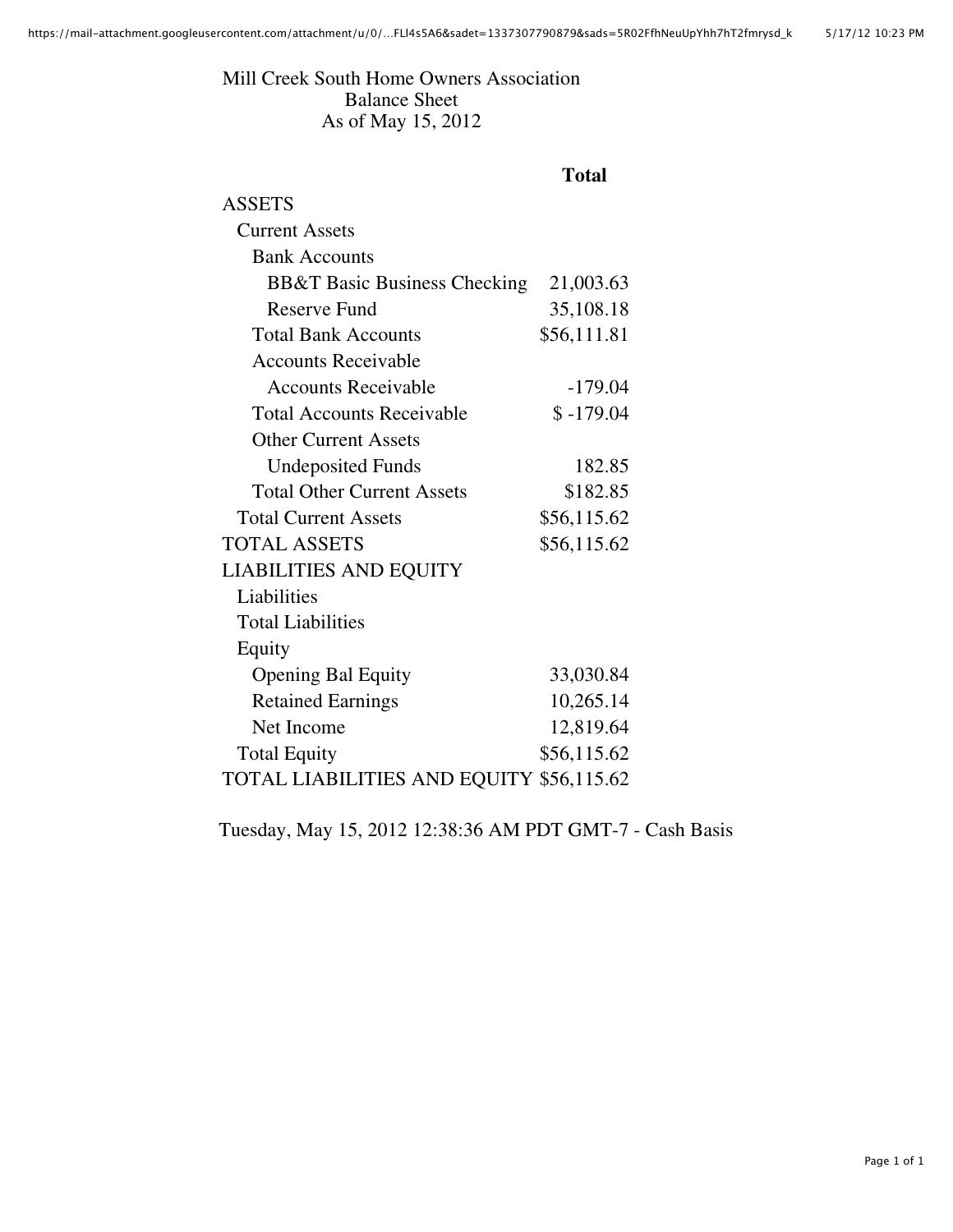## Mill Creek South Home Owners Association Profit & Loss Detail April 2012

| Date                           | <b>Type Num</b> | <b>Name</b>                                        | <b>Memo/Description</b>                                                        | <b>Split</b>                  | <b>Amount</b> | <b>Balance</b> |
|--------------------------------|-----------------|----------------------------------------------------|--------------------------------------------------------------------------------|-------------------------------|---------------|----------------|
| <b>Ordinary Income/Expense</b> |                 |                                                    |                                                                                |                               |               |                |
| Income                         |                 |                                                    |                                                                                |                               |               |                |
| Dues                           |                 |                                                    |                                                                                |                               |               |                |
|                                |                 | 04/12/2012 Invoice 1363 1701 ARROW                 | <b>Annual Homeowner</b>                                                        | Accounts                      | 85.00         | 85.00          |
|                                |                 | <b>WOOD</b>                                        | Association dues for 1<br>year.                                                | Receivable                    |               |                |
| 04/12/2012 Invoice 1471 310    |                 | <b>OAKS</b>                                        | <b>Annual Homeowner</b><br>WHISPERING Association dues for 1<br>year.          | <b>Accounts</b><br>Receivable | 85.00         | 170.00         |
|                                |                 | 04/12/2012 Invoice 1394 1657 SHADY<br><b>GROVE</b> | <b>Annual Homeowner</b><br>Association dues for 1<br>year.                     | Accounts<br>Receivable        | 85.00         | 255.00         |
|                                |                 | 04/12/2012 Invoice 1376 1774 STONEY                | <b>Annual Homeowner</b>                                                        | Accounts                      | 85.00         | 340.00         |
|                                |                 | <b>CREEK</b>                                       | Association dues for 1<br>year.                                                | Receivable                    |               |                |
|                                |                 | <b>CREEK</b>                                       | 04/12/2012 Invoice 1507 1564 STONEY Annual Homeowner<br>Association dues for 1 | Accounts<br>Receivable        | 85.00         | 425.00         |
|                                |                 |                                                    | year.                                                                          |                               |               |                |
| 04/12/2012 Invoice 1439 275    |                 |                                                    | <b>Annual Homeowner</b>                                                        | Accounts                      | 85.00         | 510.00         |
|                                |                 | <b>HOMESTEAD</b>                                   | Association dues for 1<br>year.                                                | Receivable                    |               |                |
| 04/12/2012 Invoice 1436 225    |                 |                                                    | <b>Annual Homeowner</b>                                                        | Accounts                      | 85.00         | 595.00         |
|                                |                 | <b>HOMESTEAD</b>                                   | Association dues for 1<br>year.                                                | Receivable                    |               |                |
|                                |                 | <b>CREEK</b>                                       | 04/12/2012 Invoice 1323 1653 STONEY Annual Homeowner<br>Association dues for 1 | Accounts<br>Receivable        | 85.00         | 680.00         |
|                                |                 |                                                    | year.                                                                          |                               |               |                |
|                                |                 | 04/18/2012 Invoice 1443 453 HIDDEN                 | <b>Annual Homeowner</b>                                                        | Accounts                      | 85.00         | 765.00         |
|                                |                 | <b>RIDGE</b>                                       | Association dues for 1<br>year.                                                | Receivable                    |               |                |
|                                |                 | 04/18/2012 Invoice 1347 1654 SHADY                 | <b>Annual Homeowner</b>                                                        | Accounts                      | 85.00         | 850.00         |
|                                |                 | <b>GROVE</b>                                       | Association dues for 1<br>year.                                                | Receivable                    |               |                |
| 04/19/2012 Invoice 1426 329    |                 | <b>STARCREST</b>                                   | <b>Annual Homeowner</b><br>Association dues for 1                              | Accounts<br>Receivable        | 85.00         | 935.00         |
|                                |                 |                                                    | year.                                                                          |                               |               |                |
| <b>Total for Dues</b>          |                 |                                                    |                                                                                |                               | \$935.00      |                |
| <b>Total for Income</b>        |                 |                                                    |                                                                                |                               | \$935.00      |                |
| Cost of Goods Sold             |                 |                                                    |                                                                                |                               |               |                |
|                                |                 | Mailboxes/paint for homeowners                     |                                                                                |                               |               |                |
|                                |                 |                                                    |                                                                                |                               |               | 150.00         |

Page 1 of 3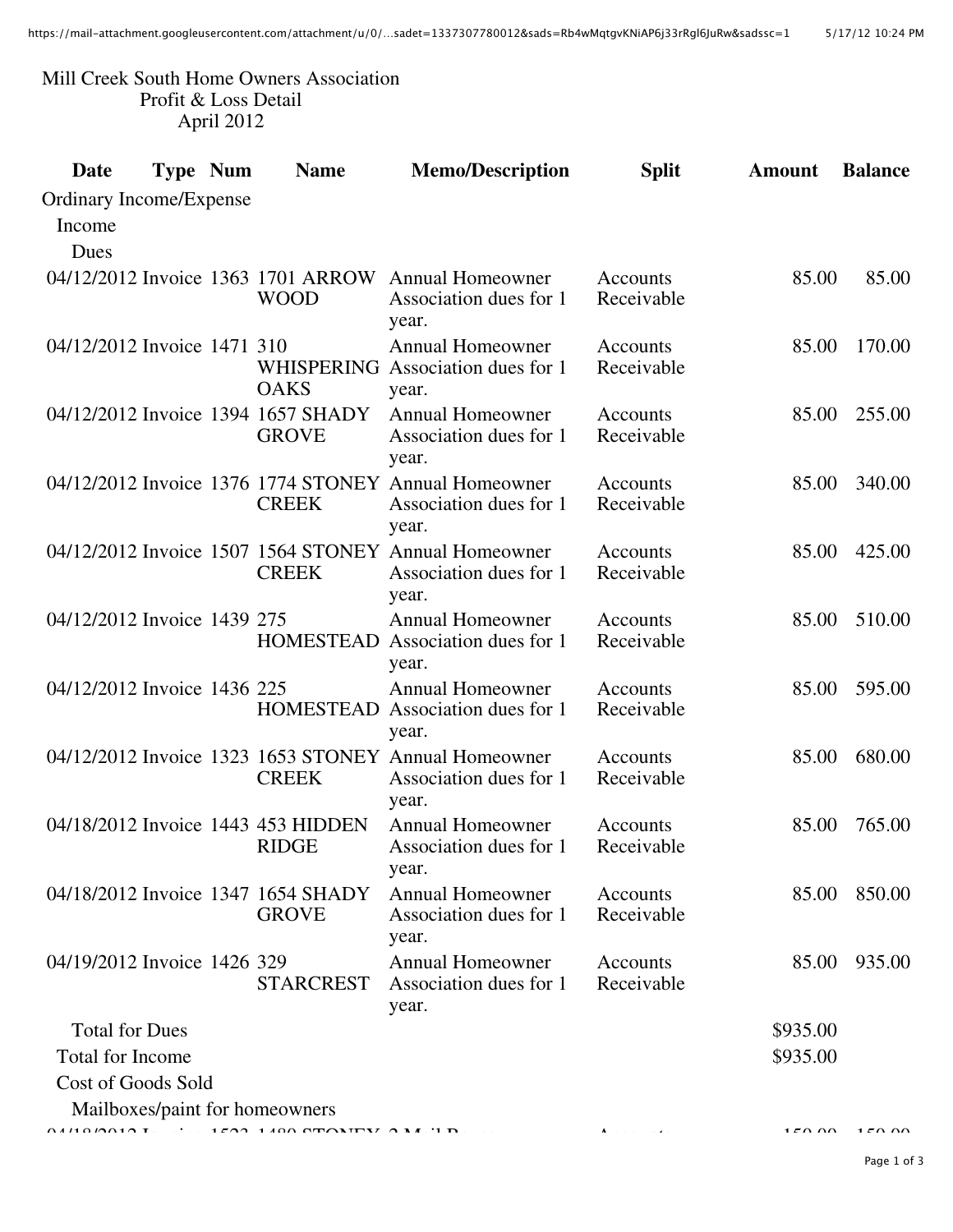|                                           | 04/18/2012 Invoice 1523 1480 STONEY 2 Mail Boxes<br><b>CREEK</b> | <b>Accounts</b><br>Receivable                        |             | $-150.00 - 150.00$ |
|-------------------------------------------|------------------------------------------------------------------|------------------------------------------------------|-------------|--------------------|
|                                           | Total for Mailboxes/paint for homeowners                         |                                                      | $$ -150.00$ |                    |
| <b>Total for Cost of Goods Sold</b>       |                                                                  |                                                      | $$ -150.00$ |                    |
| <b>Gross Profit</b>                       |                                                                  |                                                      | \$1,085.00  |                    |
| <b>Expenses</b>                           |                                                                  |                                                      |             |                    |
| Hospitality                               |                                                                  |                                                      |             |                    |
| 04/11/2012 Check                          | Dell Erwin                                                       | <b>BB&amp;T</b> Basic<br><b>Business</b><br>Checking | 15.00       | 15.00              |
| <b>Total for Hospitality</b><br>Insurance |                                                                  |                                                      | \$15.00     |                    |
| 04/10/2012 Check                          | <b>Bankers</b><br>Insurance                                      | <b>BB&amp;T</b> Basic<br><b>Business</b><br>Checking | 750.00      | 750.00             |
| <b>Total for Insurance</b>                |                                                                  |                                                      | \$750.00    |                    |
| Lighting, Repairs & Electricity           |                                                                  |                                                      |             |                    |
| 04/02/2012 Check                          | Dominion<br>mcs_entrysign                                        | <b>BB&amp;T</b> Basic<br><b>Business</b><br>Checking | 11.47       | 11.47              |
| 04/02/2012 Check                          | Dominion                                                         | <b>BB&amp;T</b> Basic                                | 6.51        | 17.98              |
|                                           | mcs_entrysign                                                    | <b>Business</b><br>Checking                          |             |                    |
|                                           | Total for Lighting, Repairs & Electricity                        |                                                      | \$17.98     |                    |
| Office Expense                            |                                                                  |                                                      |             |                    |
| 04/20/2012 Check                          | <b>USPS</b>                                                      | <b>BB&amp;T</b> Basic<br><b>Business</b><br>Checking | 90.00       | 90.00              |
| 04/23/2012 Check                          | <b>Quick Books</b><br>Online                                     | <b>BB&amp;T</b> Basic<br><b>Business</b><br>Checking | 39.95       | 129.95             |
| <b>Total for Office Expense</b>           |                                                                  |                                                      | \$129.95    |                    |
| <b>Total for Expenses</b>                 |                                                                  |                                                      | \$912.93    |                    |
| Net Ordinary Income                       |                                                                  |                                                      | \$172.07    |                    |
| Other Income/Expense                      |                                                                  |                                                      |             |                    |
| Other Income                              |                                                                  |                                                      |             |                    |
| <b>Interest Income</b>                    |                                                                  |                                                      |             |                    |
| 04/30/2012 Deposit                        |                                                                  | <b>Reserve Fund</b>                                  | 4.32        | 4.32               |
| <b>Total for Interest Income</b>          |                                                                  |                                                      | \$4.32      |                    |
| <b>Total for Other Income</b>             |                                                                  |                                                      | \$4.32      |                    |
| Net Other Income                          |                                                                  |                                                      | \$4.32      |                    |
| Net Income                                |                                                                  |                                                      | \$176.39    |                    |

Tuesday, May 15, 2012 12:38:37 AM PDT GMT-7 - Cash Basis